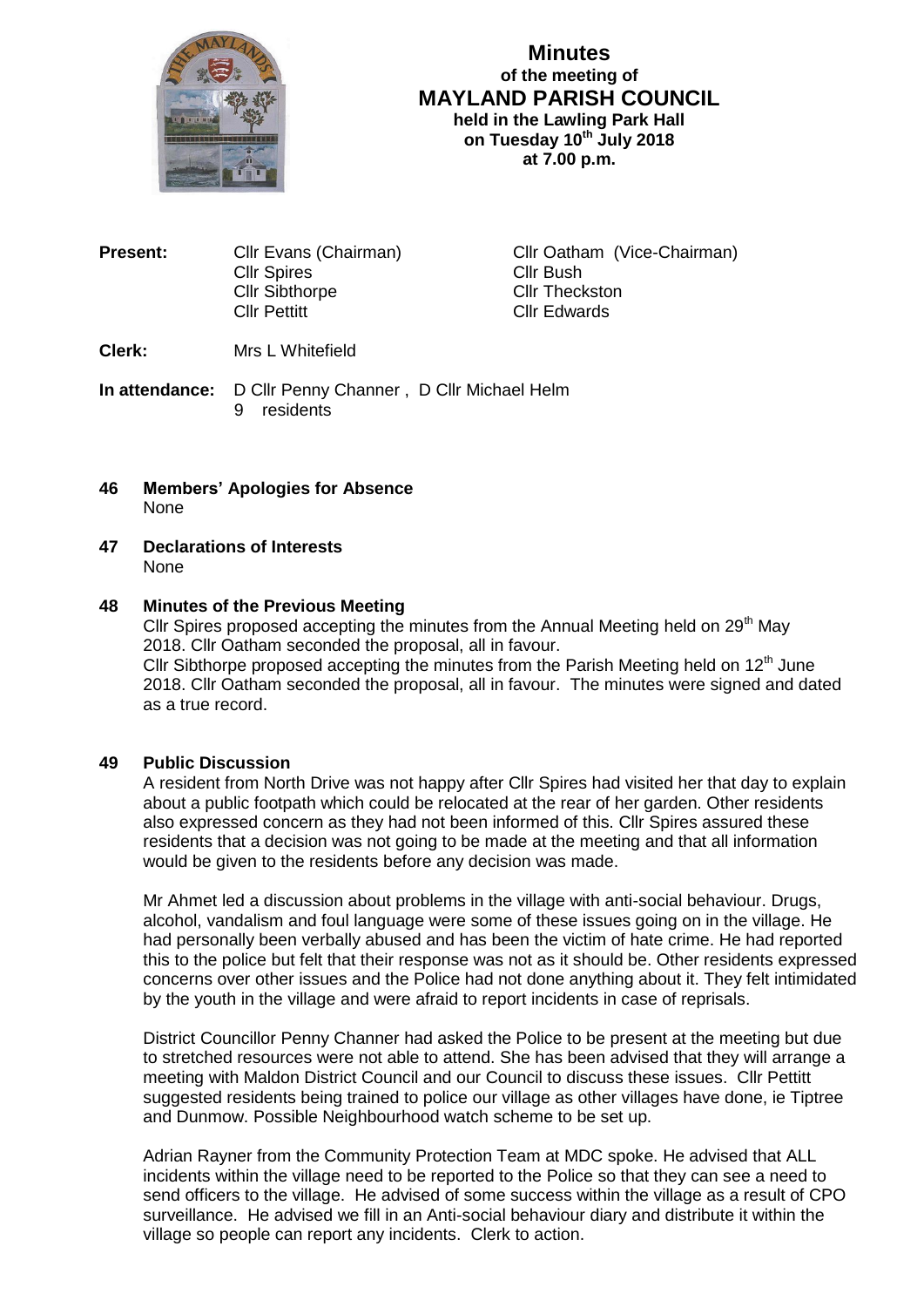A resident in The Drive reported the problems she is experiencing with cars being parked in front of her drive. When she asked the drivers to move them, she was met with abuse. She also spoke about the corner of Katonia Avenue and The Drive and how people parking there cause a serious hazard for children crossing the road. Discussion over doctors surgery. Clerk to write to surgery to ask them to tidy up the corner and to suggest ways to stop patients parking there.

## **50 Councillor Vacancy**

Cllr Edwards and Cllr Peters have resigned from the council due to work commitments. Notice of Vacancy to be published for people to apply for these positions. Clerk to action.

## **51 Standing Orders**

Cllr Oatham has amended the standing orders and will email all councillors with an amended version for approval.

### **52 Planning**

The following applications were considered and comment to the Planning Authority agreed:-

## **18/00606/HOUSE PP 06989454**

Single Storey side/front extension with flat roof and associated internal works 5 Mayland Green Mayland Essex CM3 6BD

o There were no objections and no additional comment to MDC.

## **18/00712/HOUSE PP 07036141**

 Side Link to existing outbuilding. Convert garage to habitable space**.** 153 Imperial Avenue, Mayland, Essex. CM3 6TT

All objected, therefore the recommendation to MDC is the refusal of planning permission. The following reasons are given:-

- $\circ$  The additional residential space may lead to increased parking requirements
- o This is a cul-de-sac so space is limited

Clerk to request of ward members that this application is considered by the area planning committee.

### **18/00782/HOUSE PP 07072426**

Proposed new garage 5 Tern Close, Mayland, Essex CM3 6TW

All objected, therefore the recommendation to MDC is the refusal of planning permission. The following reasons are given:-

- $\circ$  The proposal is out of character with the surrounding buildings
- o The proposal could cause congestion on the road
- $\circ$  The proposal would cause a visual splay on the bend.

 Clerk to request of ward members that this application is considered by the area planning committee.

### **18/00811/WTPO**

TPO 2/04 – T1-Oak- Crown Lift to 3.5m over the driveways Reduce width of crown to the properties by 2m up to a height of 8.5m 57 West Avenue, Mayland, Essex CM3 6AE

o There were no objections and no additional comments to MDC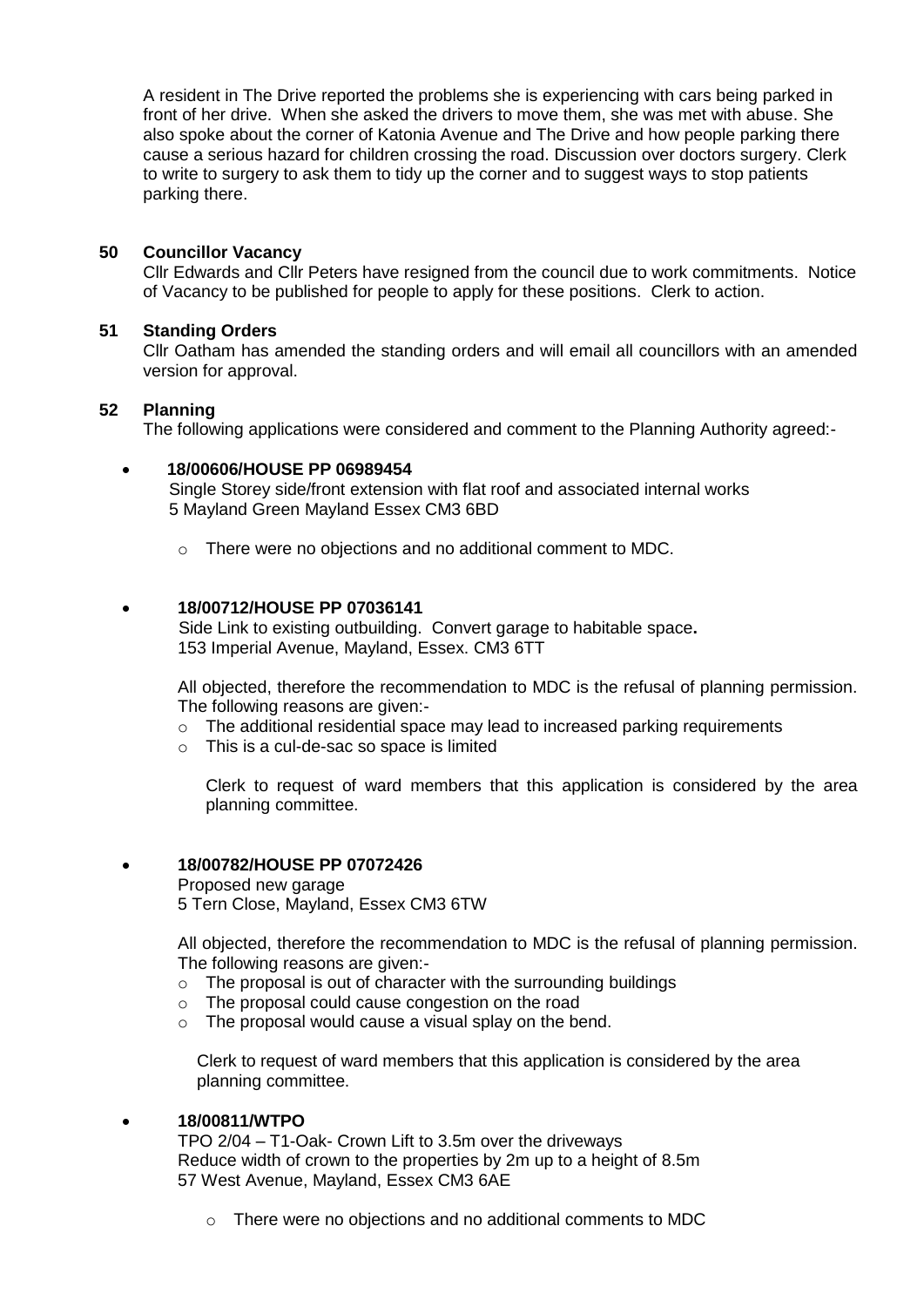## **APPEAL DECISION**

Nortonlea, 6 Katonia Avenue, Mayland **DISMISSED**

## **53 Finance**

**Date Payee**

Councillors received a list of all payments and receipts. The approved payments and receipts are listed below: -

## **PAYMENTS**

| <b>Date</b>       | Payee                             | Service/supply                       |           |
|-------------------|-----------------------------------|--------------------------------------|-----------|
| 12-Jun-18         | Mayland PCC                       | Grant for new mower/strimmer         | 400.00    |
| 12-Jun-18         | Fordesigns                        | Car Park Gate sign                   | 114.00    |
| 10-Jul-18         | <b>Maldon District Council</b>    | <b>Community Protection Team-May</b> | 229.46    |
| 10-Jul-18         | <b>Maldon District Council</b>    | 2 new posts to zipwire               | 172.30    |
| 10-Jul-18         | Mayland Village Football          | Deposit Refund 16/6/18               | 50.00     |
| 10-Jul-18         | Carly Bluett                      | Deposit Refund 24/6/18               | 50.00     |
| 10-Jul-18         | L Whitefield                      | Voipfone fee                         | 2.40      |
|                   |                                   | Petty Cash                           | 107.30    |
|                   |                                   | Mileage (Gt Dunmow)                  | 27.00     |
|                   |                                   | MID enquiry for insurance details    | 4.00      |
| 10-Jul-18         | Lisa Carey                        | <b>Staff Wages</b>                   | 100.00    |
| 10-Jul-18         | MSJ Garwood                       | <b>Grounds Maintenance for June</b>  | 1,634.54  |
| 10-Jul-18         | <b>RBS Rialtas</b>                | Alpha software annual support        | 142.80    |
| 10-Jul-18         | <b>WFP Fire &amp; Security</b>    | Fire Alarm Maintenance               | 196.20    |
| 10-Jul-18         | Office IS Ltd                     | <b>Stationary &amp; Door Mat</b>     | 203.04    |
| 10-Jul-18         | A&J Lighting                      | Replacement bulb - Cherry Alley      | 205.62    |
| 10-Jul-18         | <b>Enhanced Security Solution</b> | Balance of CCTV original quotation   | 4,509.60  |
| 25-Jul-18         | <b>MPC Staff</b>                  | <b>Staff Wages</b>                   | 1,872.37  |
| 10-Jul-18         | <b>Enhanced Security Solution</b> | <b>Additions to CCTV</b>             | 957.60    |
| 10-Jul-18         | <b>Maldon District Council</b>    | Community Protection team- June      | 229.46    |
| 10-Jul-18         | Office IS Ltd                     | <b>Printer Toner</b>                 | 47.72     |
| 10-Jul-18         | <b>Helen Ward</b>                 | Deposit Refund 8/5/18                | 50.00     |
|                   |                                   |                                      | 11,355.41 |
| <b>RECEIPTS</b>   |                                   |                                      |           |
| 08-Jun-18         | <b>Helen Ward</b>                 | Hall Hire & Deposit 8/6/18           | 90.00     |
| 18-Jun-18         | S. Elves                          | Inside Out dance class hire for June | 128.00    |
| 20-Jun-18         | E. Havis                          | Zumba hall hire June                 | 215.00    |
| 27-Jun-18         | S. Walsh                          | Pilates hall hire                    | 47.00     |
| 27-Jun-18         | D. Down                           | Hall Hire 12/6,15/6,19/6,22/6        | 32.00     |
| 27-Jun-18         | <b>Casual Hirer</b>               | Tennis Court fee                     | 3.00      |
|                   |                                   |                                      | 515.00    |
| <b>PETTY CASH</b> |                                   |                                      |           |

| 06-Jun-18 | Tesco                          | Petrol for Strimmer                  | 6.86  |
|-----------|--------------------------------|--------------------------------------|-------|
| 08-Jun-18 | Post Office                    | Postage for package to J. Massenhove | 1.40  |
| 11-Jun-18 | Post Office                    | Postage for Int/Auditor/stamps       | 9.91  |
| 21-Jun-18 | Makro                          | <b>Cleaning products</b>             | 59.22 |
| 21-Jun-18 | Lidl                           | Refuse sacks                         | 0.95  |
| 25-Jun-18 | <b>Mayland Service Station</b> | Petrol for Strimmer                  | 6.45  |
| 25-Jun-18 | Rocwing                        | Fold down Bollard for Bakersfield    | 22.56 |